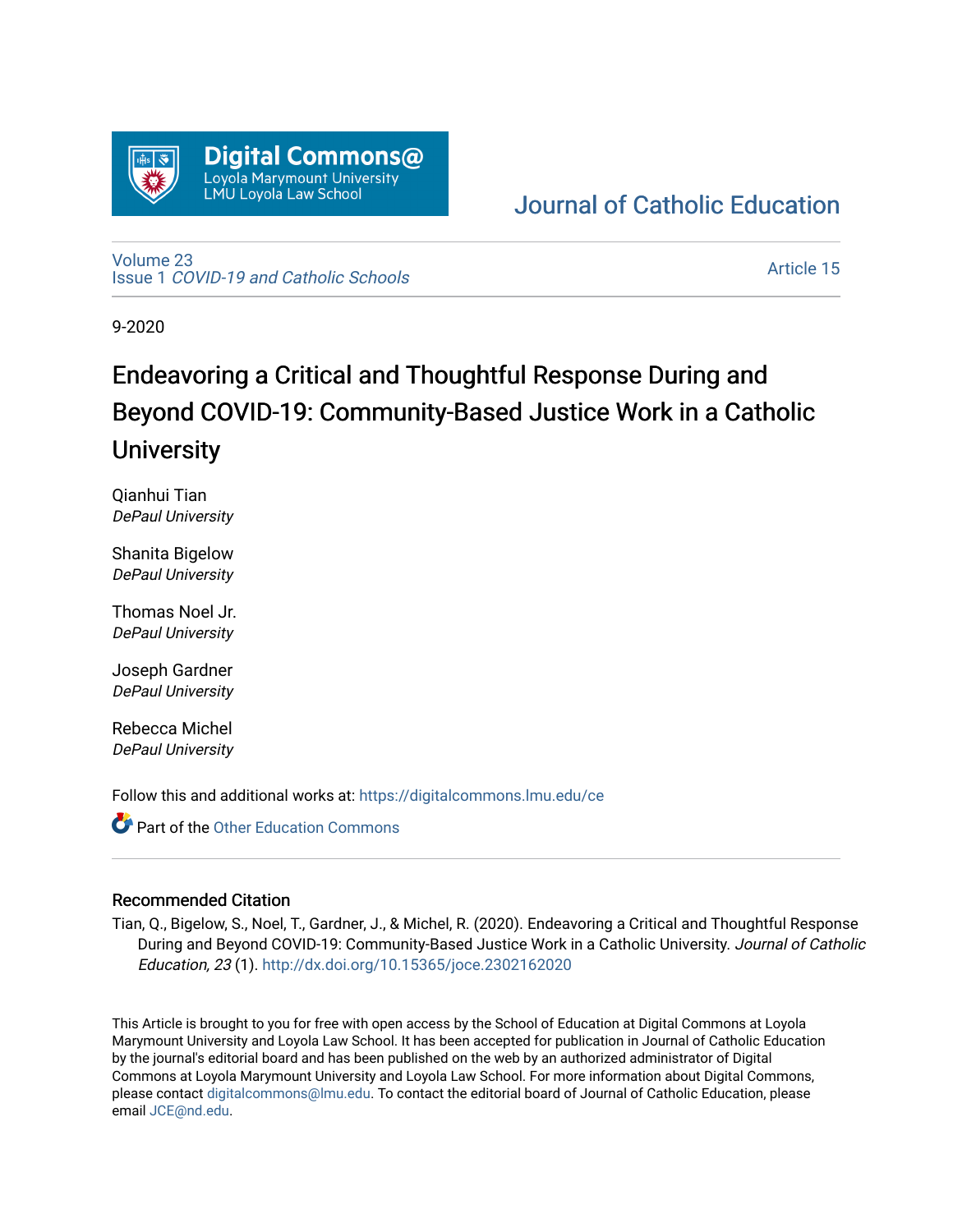### **Endeavoring a Critical and Thoughtful Response During and Beyond COVID-19: Community-Based Justice Work in a Catholic University**

Qianhui Tian, Shanita Bigelow, Thomas Noel Jr., Joseph Gardner, and Rebecca Michel *DePaul University*

*The COVID-19 pandemic and resulting quarantines around the globe have required social justice educators to respond to the unprecedented challenges and the needs of the communities they serve more than ever before. This article explores how educators in a Catholic University conducted community-based justice work in response to the challenges of the pandemic by integrating educators' solidarity with faith and social justice commitments. We introduce the Lift as You Climb (Lift) project as one example of our approach with Catholic value of promoting human rights and common good. We offer reflections on challenges and successes of community-based programming, considerations of issues of equity and access to educational resources, as well as recommendations for educators' next actions, in order to offer insight into the implementation of community-based justice work during and beyond COVID-19.*

#### **Keywords**

Social justice, community partnerships, COVID-19, critical reflection

The steady prognosis of the current moment is one of stasis, one of re-<br>mote learning and working from home; all amidst the continued calls<br>for economic recovery, an opening of shuttered doors. The disruption<br>of COVID-19 h mote learning and working from home; all amidst the continued calls for economic recovery, an opening of shuttered doors. The disruption ing "remote" are the students, the people and communities hardest hit by the COVID-19 pandemic. Largely people and communities of color (Bibbins-Domingo, 2020); largely the economically vulnerable (Anyane-Yeboa, Sato, & Sakuraba, 2020): those hardest hit by the pandemic must find ways to continue their lives—that means schooling, work, and caring for loved ones. Based on the Catholic principal of social justice, individuals hold the responsibilities to

*Journal of Catholic Education,* Vol. 23, No. 1, Summer/Fall 2020, pp. 205-213. This article is licensed under a Creative Commons Attribution 3.0 International License. https://doi.org/10.15365/joce.2301162020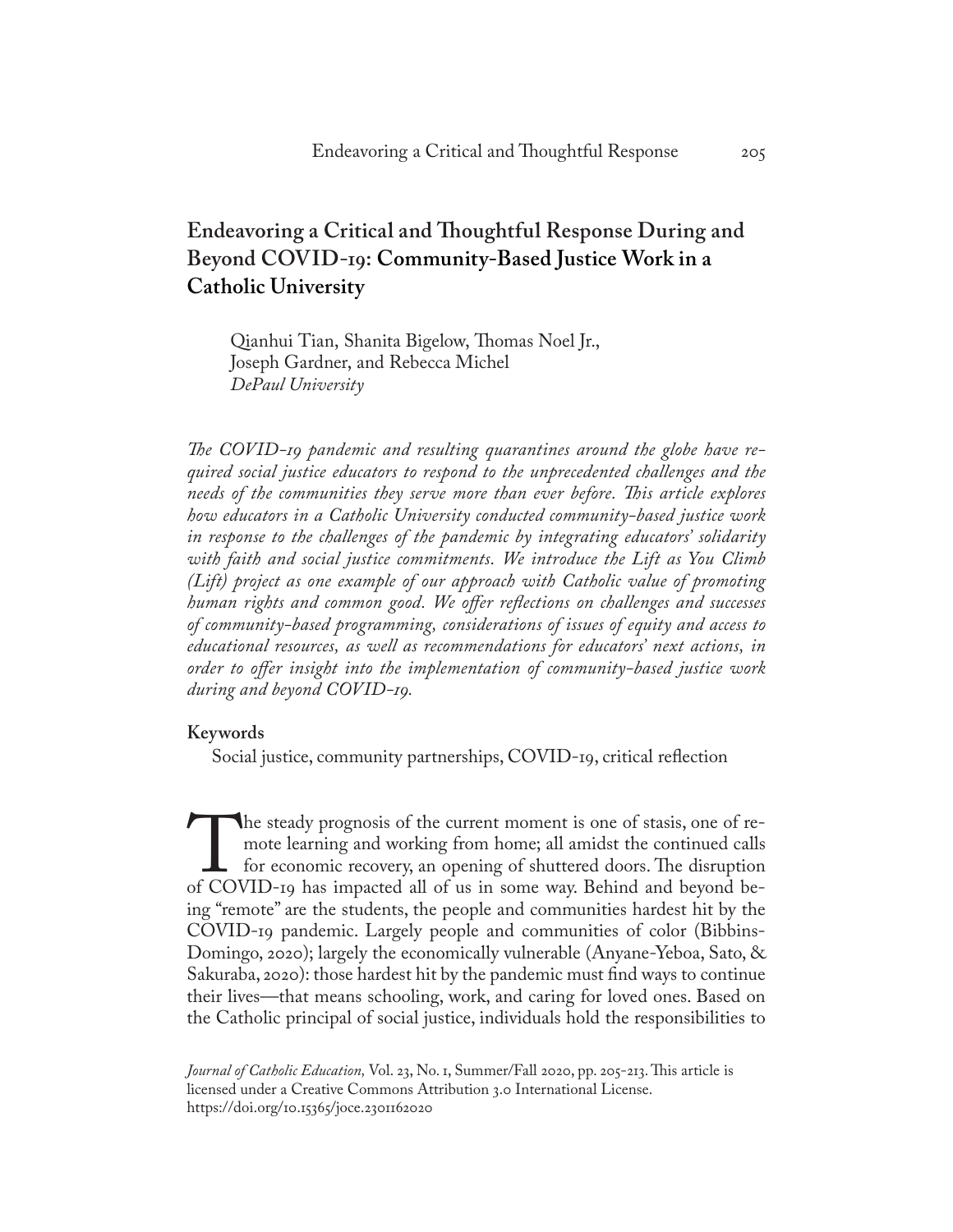stay in solidity with, recognize human dignity, serve marginalized population, and promote the common good (Aldana, 2016; Kabadi, 2015). At this unprecedented moment, educators in Catholic schools play an essential role in addressing social inequities and cultivating social conscience.

In this article we share the impact of COVID-19 on a program designed to enliven social justice practices in educators and counselors. Developed in the context of the university's College of Education, Lift as You Climb (Lift) provides community where there can be a disconnect—between students at various educational levels, between faculty and students, between students and university, and between community and university. Lift began during the 2017-2018 academic year. Designed by instructors, doctoral students and staff, the program—in the legacy of movements for social justice—draws upon calls for critical and thoughtful leadership in education and beyond. Its premise and purpose is one of collaboration toward social change. That collaboration, among students in that College of Education (at all levels, from undergraduate to doctoral to alumni), community leaders and organizations, set into motion a series of projects (e.g., a literacy/book fair, a communitybased podcast, and support to first generation college students) that centered participant thought and action in conjunction with a growing understanding of community concerns and needs. These projects, undertaken and presented in the first year of the program, allowed Lift leadership (the research team) the opportunity to develop and grow the structure of Lift.

In its second year, Lift worked with two local organizations in the Chicagoland area—one, a Catholic social services organization embedded in its community's work toward peace and opportunity, and the second, an alternative high school in that same community. Leveraging feedback from year one, Lift leadership endeavored to provide participants with clear objectives and actionable knowledge about Chicago's racial and economic disparities, about civic leadership and what partnering with community organizations can stir within individuals and the collectives at work. The second year of Lift introduced participants to its current community partners. Groups of Lift participants organized a young mothers' retreat and developed an audio documentary about community-police relations centering the voices of the high school students and teachers.

During the third year of Lift, Lift participants worked with the same community organizations—to host another young women's retreat and to develop and implement curriculum for high school students that centered their lives and experiences under the canopy of action research. We were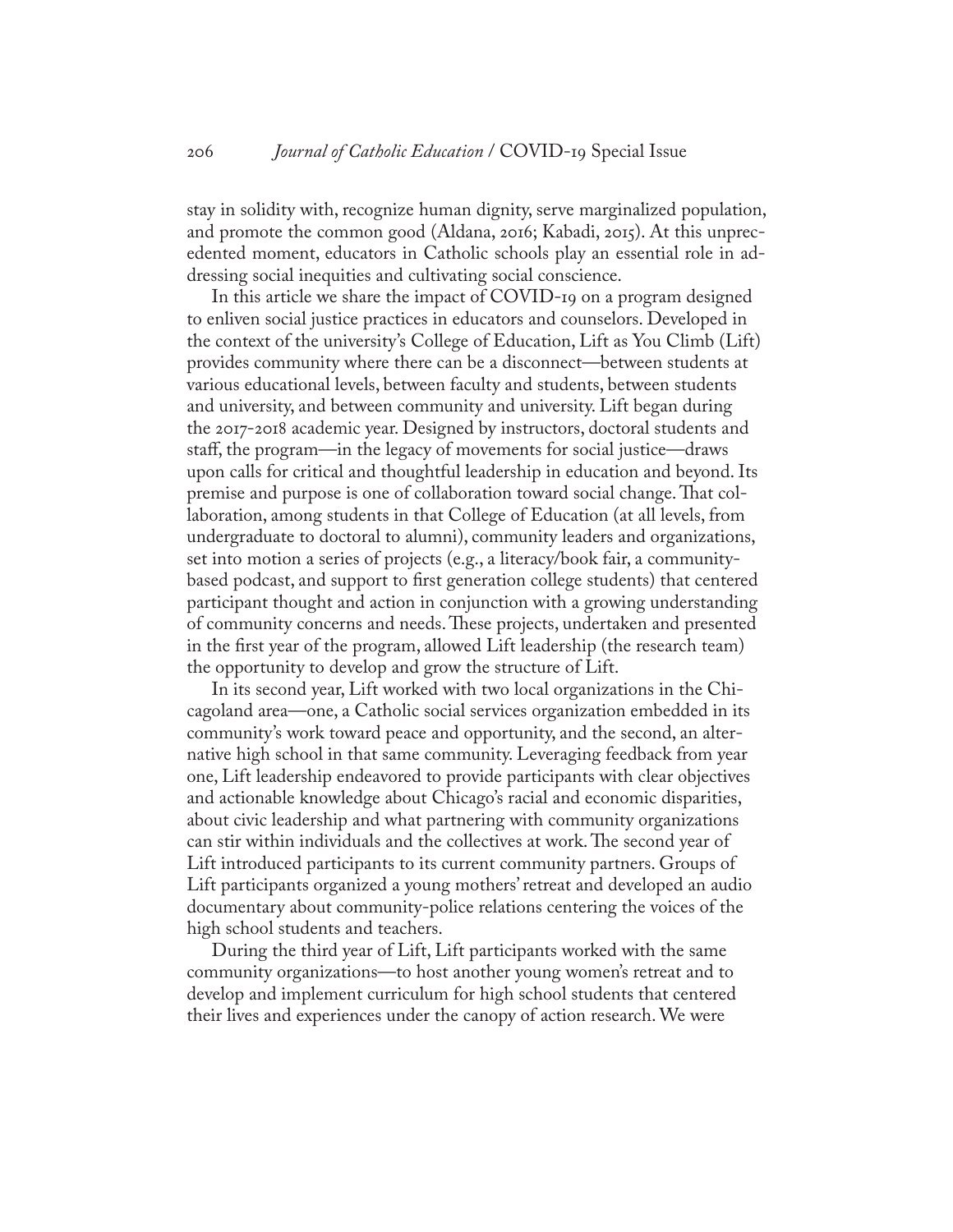able to develop, due to the hard work of Lift participants, curriculum that focused on student well-being and the prospect of an action research project. We were, before COVID-19, in the midst of developing bonds with students and staff at the high school, formulating questions, conducting preliminary research, and building the frame for an action research project centered on an issue in the community, one acknowledged and chosen by the high school students. We met weekly with high school students and staff. At our last meeting before the school closed its doors to non-essential visitors due to the growing concerns of COVID-19, we brainstormed issues of concern to the high school students—from poverty, vacant property, and the criminal justice system to gun violence and a lack of resources (e.g., educational and employment opportunities). We asked everyone in attendance, "what is the number one issue?" We took a vote, and determined to focus on lack of resources as that was the issue that seemed to be underlying all the others. Our next step was to develop a project to highlight this issue and provide everyone the opportunity to participate to bring about change.

Throughout the past three years, Lift maintained its partnerships through addressing specific, acknowledged, and shared needs (Dobard, 2020). The aim was to concentrate on the specific without disregarding the complex and interconnected (Patel, 2016) issues surrounding the community, university and organizations' needs—including lack of communal resources to combat unemployment, gun violence, strained community-police relations, the need to foster community and center care for self and others.

However, in March, we, like most of the country, were forced to move online—as instructors, college students, employees, high school students and staff. We experienced the unimaginable—the prospect of continuing or not in the midst of a global pandemic, one that brought questions about necessity, equity and access to systems of work and education, often with few answers.

#### **Educational Equity and Access in a Time of Pandemic and Social Protest**

While schooling largely moved online in March 2020, the issues of access to educational resources, tech-equity, and racial equity were substantially raised. One of our community partners, a Chicago public high school, is no exception. During the school closure in March and April, although constantly attempting to connect with the high school teachers and staff, we were not able to immediately schedule a meeting or hear from the students we serve. Communication difficulties with students, many related to access to technology, significantly impacted Lift programming during the COVID-19 pandemic.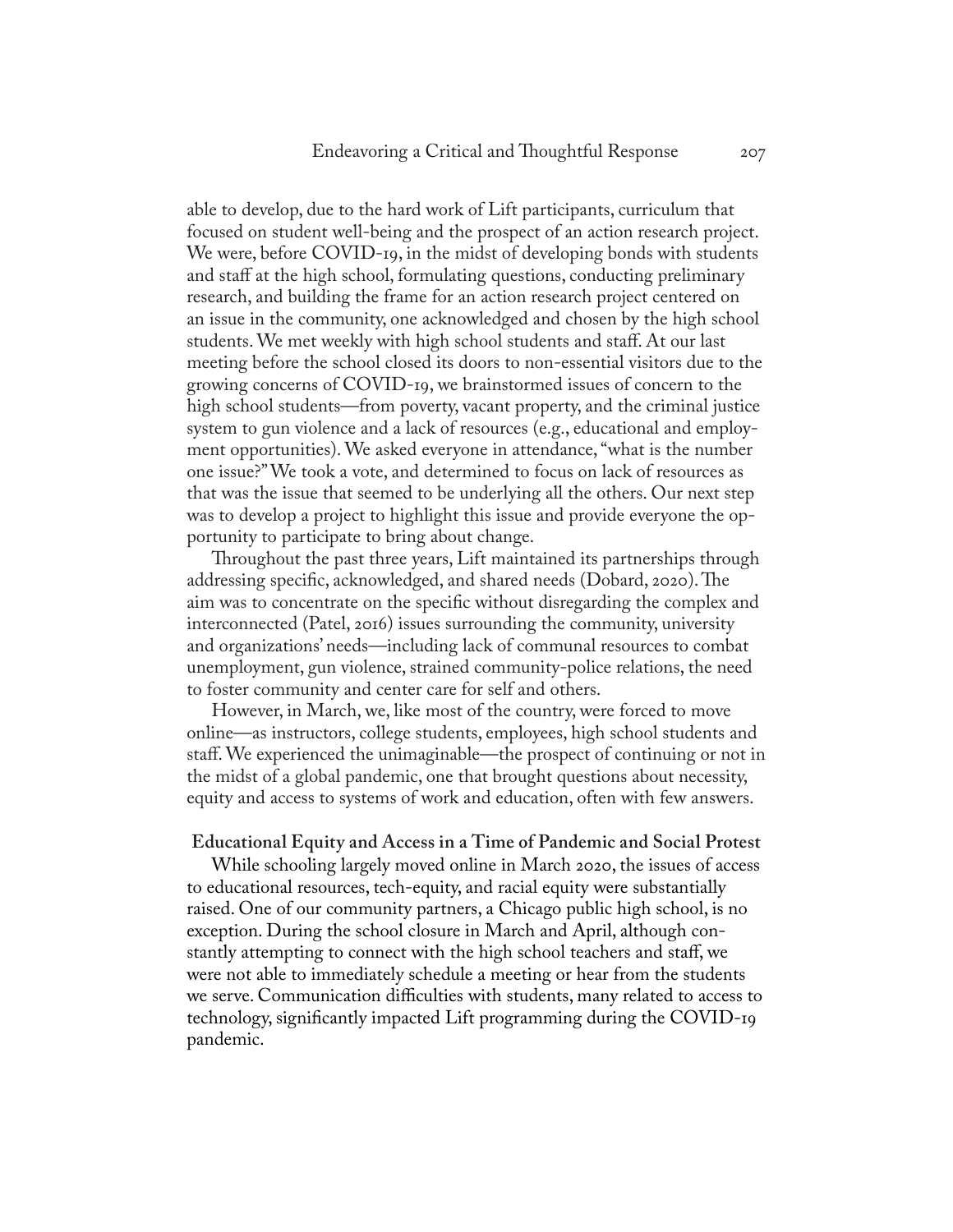Facing working from home and businesses shutting down, job disruptions were common for students from working class and low-income families (Issa, 2020; Lee, 2001; Sintema, 2020). Students experiencing poverty are more likely to have to share digital devices with their family members in order to join online classes than their wealthier peers (Chick, et al., 2020). News in April from *Chicago Sun Times* suggests 1 in 3 students within Chicago Public Schools (CPS) had no computers to join remote learning (Issa, 2020). Besides personal digital devices, it is also challenging for families in poverty to gain access to high-speed wireless internet services (Bushweller, 2020). CPS officials indicated that around 100,000 students lived in families without high-speed internet access (Chicago Tribune Editorial Board, 2020). Students from low income families found it difficult to access virtual classrooms (Graves, 2020; Sintema, 2020). While public schools are distributing computers and providing free meals for the students, it is crucial for universitybased educators to emphasize systemic inequality of access to educational resources and support students experiencing poverty. What's more, according to a recent article in the *Chicago Tribune*, Chicago public school teachers have had *no contact* with at least 2,200 students, most of whom are Black and Brown students (Leone, 2020). The lack of contact and communication between Chicago schools and educators and students and families represents not only the lack of access to technology, but also issues of housing insecurity and employment. As we worked with our high school staff partners during the COVID closures, we witnessed this phenomenon as educators described their attempts to contact students and families, most of which were unsuccessful.

In addition, nationwide protests and unrest in June 2020 in the wake of George Floyd's murder by Minneapolis police turned this unprecedented time into a more turbulent situation. The issues of racial equity and social justice require educators' attention and demand responses. Prior to the COV-ID-19 and protesting, Lift worked on addressing community-police relations. The mentoring program for the alternative high school students includes doctoral students at the university who work as police officers. Facing the protests and continued disruptions due to the pandemic, Lift will continue to facilitate work with the students we serve, listen to their voices and needs, and explore the root causes and solutions for racial equity.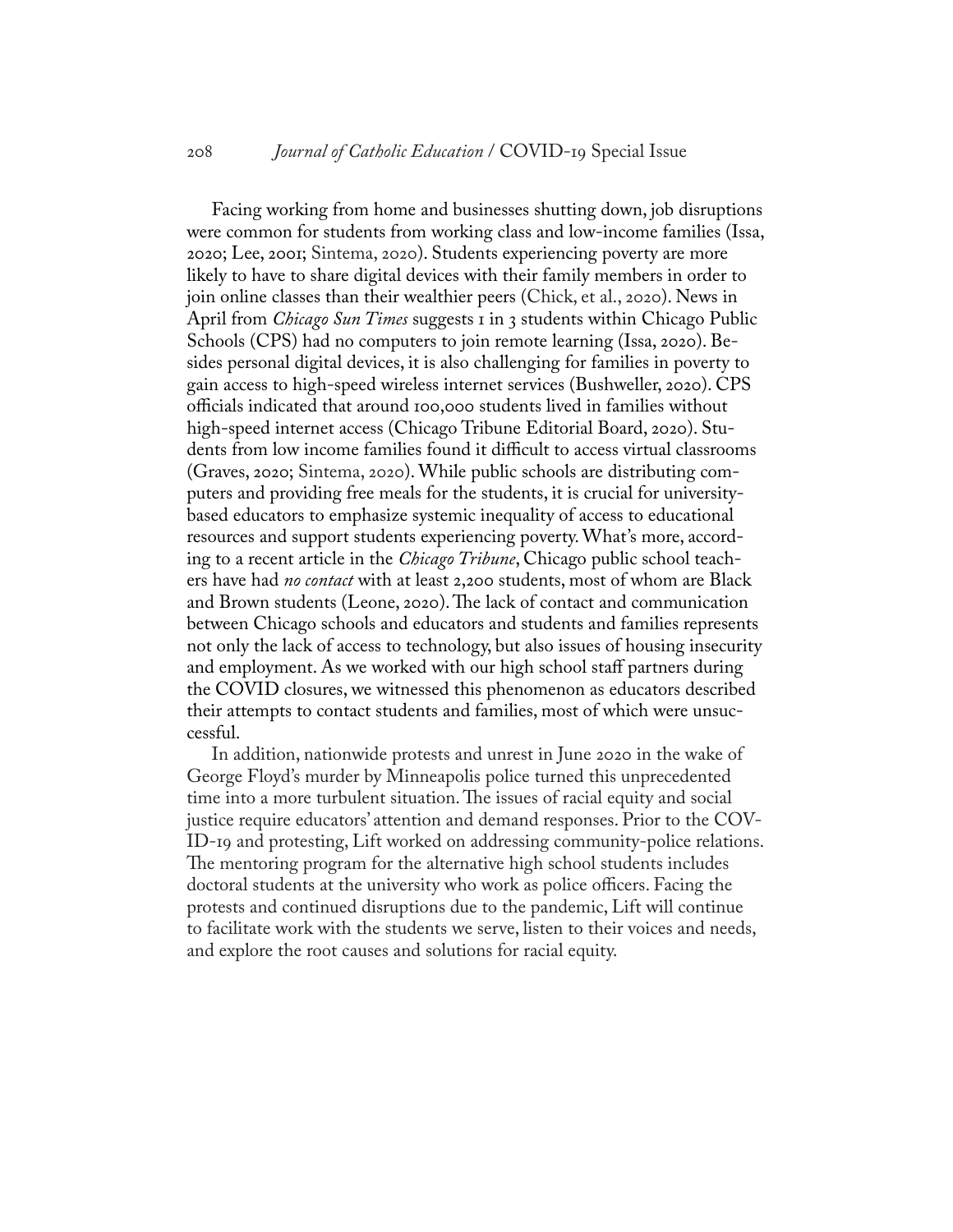#### **Reflections on Challenges and Successes**

With any change, and certainly with a monumental crisis of disruption, the impulse is to act, and to support to those carrying the brunt of the crisis. In this case, we were faced with the dual challenges of physical separation (we could no longer visit the school or plan the retreat—there would be no young women's retreat at all) and a break in consistent communication with the high school students. We paused to consider our own response to the situation (what do we do, if anything, and how do we go about doing it?). We had difficult conversations with much unknown (we couldn't predict what was to come, we didn't know where some of the high school students were or how to reach them, we didn't know that we'd be forced to continue to try to carry on our work remotely for the foreseeable future).

But among all the challenges were also signs of growth and success. We were able to stay in contact with the high school staff members we had been working with, to check in with them and get updates regarding their experiences as well as the high school students' experiences. We were able to maintain communication and meet with several College of Education student participants—even though they had left campus to shelter-in-place with family around the city and country. And we were able to provide a space for all to debrief, an invitation to share experiences, albeit virtually. This pandemic has shown many the scope and magnitude of the justice work that remains in this society. It has shown us that this work can carry on despite difficulties, but that it requires patience, resourcefulness and clarity (Dobard, 2020).

#### **The Challenges**

Once we realized we would no longer be able to visit the high school, that state, university, and partner organization COVID protocols meant we would not be able to host a young women's retreat, and that even our universitybased teams could no longer meet in person, next steps weren't entirely clear. In grappling with the unknowns of COVID-19 and the diminishing ability to be out in the world, we were forced to ask questions of ourselves and our work. What could we do? What do Lift participants need to know? What do the students and staff of the high school need, if anything? How could we be partners and collaborators in the midst of so much chaos? We communicated with Lift participants, let them know that the retreat was canceled and that we would have to suspend our visits to the high school for the foreseeable future. As schools, businesses and organizations closed, students and communities were often left in the dark. How would schools ensure students had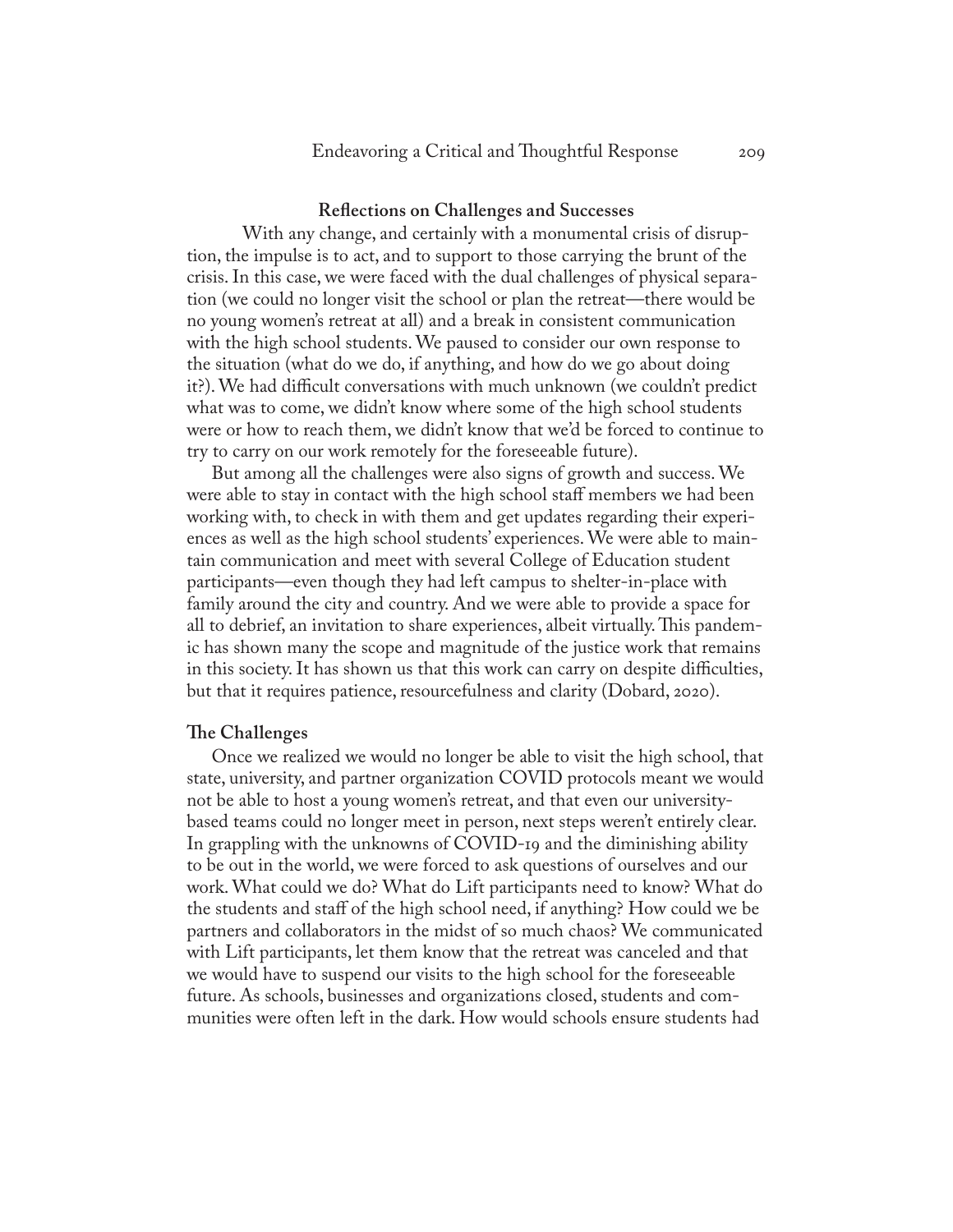access to technology, to food and other school-based services like counseling? Plans were devised and the CPS provided food and other resources to students. But when we contacted members of the high school staff, we found that they were scrambling—with little success at first—to locate students to make sure they were okay and could continue their studies.

And what about Lift? What does it mean to have the center of your work as a program wholly ruptured? It means you dig. It means you regroup and question and communicate. It means you find a way forward.

These challenges also encouraged of us to think about not only the future of Lift, but the future of education, newly apparent inequity in resources, and the well-being of the young mothers and the alternative high school students and staff. And these COVID-related challenges raised still more questions, such as how to maintain consistent contact with the community and high school students and staff, many of whom were struggling with unemployment, child and family care, and struggling to maintain secure housing.

#### **The Successes**

Although the social distancing guidelines impeded Lift programming, the COVID-19 crisis also brought new opportunities for creativity, mutual care, and carrying on the community-based justice work for the Lift team and participants. Our achievements in response to the pandemic can be characterized in three ways: (1) continuous attempts to support the community we serve, (2) stay in solidarity with our Lift participants (mostly university students and alumni), as well as (3) sharpen our focus on research- and advocacy-based opportunities within the Lift research team.

Even with school visits and in-person interactions impossible, we never stopped providing support. When direct outreach to most high school students became nearly impossible—some had to assume primary child care responsibilities, some had to seek additional jobs to support laid-off family members, some lacked computers or reliable internet access--we pivoted to focus on supporting the people who support them. We checked in and offered our help, shared resources, discussed evolving mandates coming from the governor, the mayor, and Chicago Public Schools, how we were (and weren't) balancing work and family responsibilities, and shared technology hacks, in biweekly Zoom meetings with high school teachers and staff. We maintained connection through an unpredictable time in these virtual meetings. We lifted each others' spirits, lessened anxiety, and tried to stay focused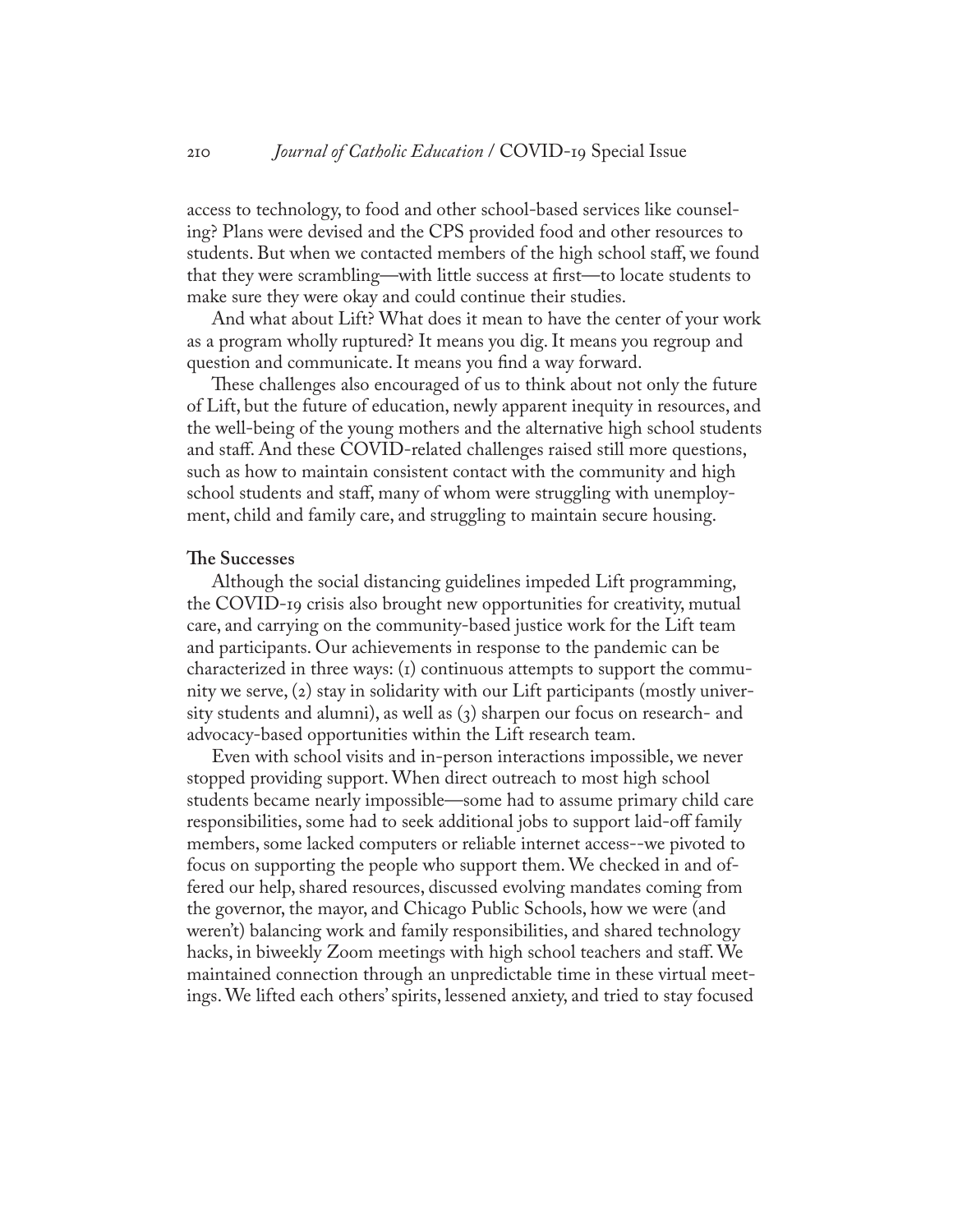on the little things we could do to support each other and continue the work. We connected and created space for alternative school students and teachers to share their concerns. During our debrief with one high school student, we were glad to learn that she enjoyed online learning, was able to finish her schoolwork, and was eager to join more virtual events while sheltering in place.

In addition to persisting in providing support to the community we serve, we also displayed true collaboration and remained in solidarity with our Lift program participants. We conducted exit interviews with program participants as a way to evaluate our work and to collect suggestions for further development. These exit interviews provided Lift participants a safe place to debrief their experiences and share their thoughts. In these interviews, our student participants expressed their passion and commitment to social justice work and appreciated the Lift program providing them an unforgettable experience to practice leadership and develop teamwork skills. And even some Lift participants who had not been able to physically visit the high school or meet in the community due to scheduling conflicts before COVID-19 had great experiences joining virtual meetings and interacting with the teachers and students we served when the Lift program transitioned to an online format. The resilience of the Lift team and the contribution of Lift participants held our community together while maintaining physical distance.

Another achievement during the pandemic was a shift in focus among the Lift research team. Besides conducting services and debriefing remotely, we were able to further emphasize and develop our advocacy- and researchbased work during the quarantine. While our Young Women's group was not able to host its campus retreat, the team made good use of social media and email communication. We encouraged volunteers to follow the non-profit partner's website and kept them posted with opportunities where they could help, such as making a small donation or joining the clothing drive virtually. Through the advocacy-based service, volunteers developed a comprehensive understanding of our non-profit partners and thought deeply about the root problems and current needs of our community partners. Meanwhile, the online environment provided the Lift team an opportunity to focus on research. During the quarantine, we input and organized quantitative data from preand post-surveys of participants, collected and analyzed qualitative data, and created a project manual as a reflection of our project.

We feel gratified with these successes. Despite school, community partner, and university closings, we were able to support the communities we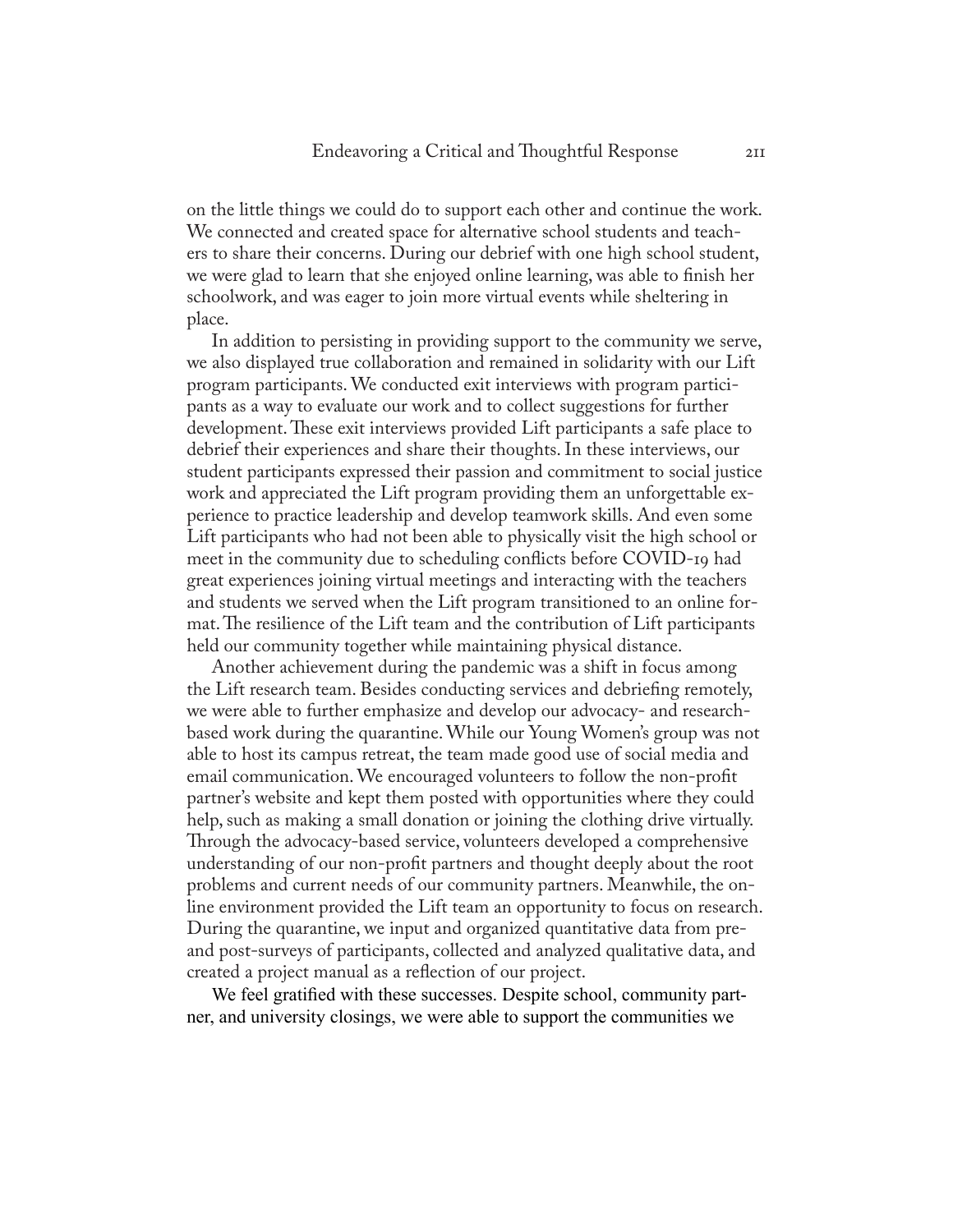serve, stay in solidarity with program participants, and move forward with research- and advocacy-based work. However, our experiences highlight the ways that COVID-19 significantly exacerbated existing educational inequalities, especially amplifying systemic problems with technology use and access. Moving forward, Lift is determined to remain in contact with its community partners and provide support when and where it is needed.

#### **Conclusion and Next Steps**

The COVID-19 pandemic and social unrest have highlighted the steep and unparalleled contrasts rooted in racial and economic disparities. As we move forward, we keep in mind the lives impacted, the effects of the traumas exposed and experienced during this unprecedented situation. Keeping an eye on social, technological, and educational inequities, Lift's work, its purpose, comes into sharp focus—it deepens the mission and spurs the collective imagination of Lift participants and the Lift research team. One Lift participant, during one of our debriefing Zoom sessions, asked what do we do about the disparities, what is our role (individual and collective) in addressing them? We take these concerns to heart. We are in the midst of regrouping, of developing plans for what will inevitably be a contentious and equally socially distant fall.

In response to the inevitable changes wrought by the pandemic, the Lift program will continue to reach out to partner organizations, practice true collaboration with volunteer participants, as well as focus on research-based and advocacy-based approaches to develop our social justice work. By reflecting on challenges and successes we experienced while carrying on community-based justice work during the COVID-19 pandemic, this article highlights the importance of exploring alternative ways to continue to work for social justice even in times of shelter-in-place, school and university closures, and social distancing. Issues of educational inequity, lack of access to educational opportunities and technology, and racial injustice command the attention of all educators, especially those committed to Catholic principles of social justice. Lift as You Climb is a glimpse of, in its particularity, the sharp awakening of social justice educators and counselors to the true impact and power of their work, to the need for community and solidarity in times of crisis. It is a glimpse of what was done and a vision of what could be.